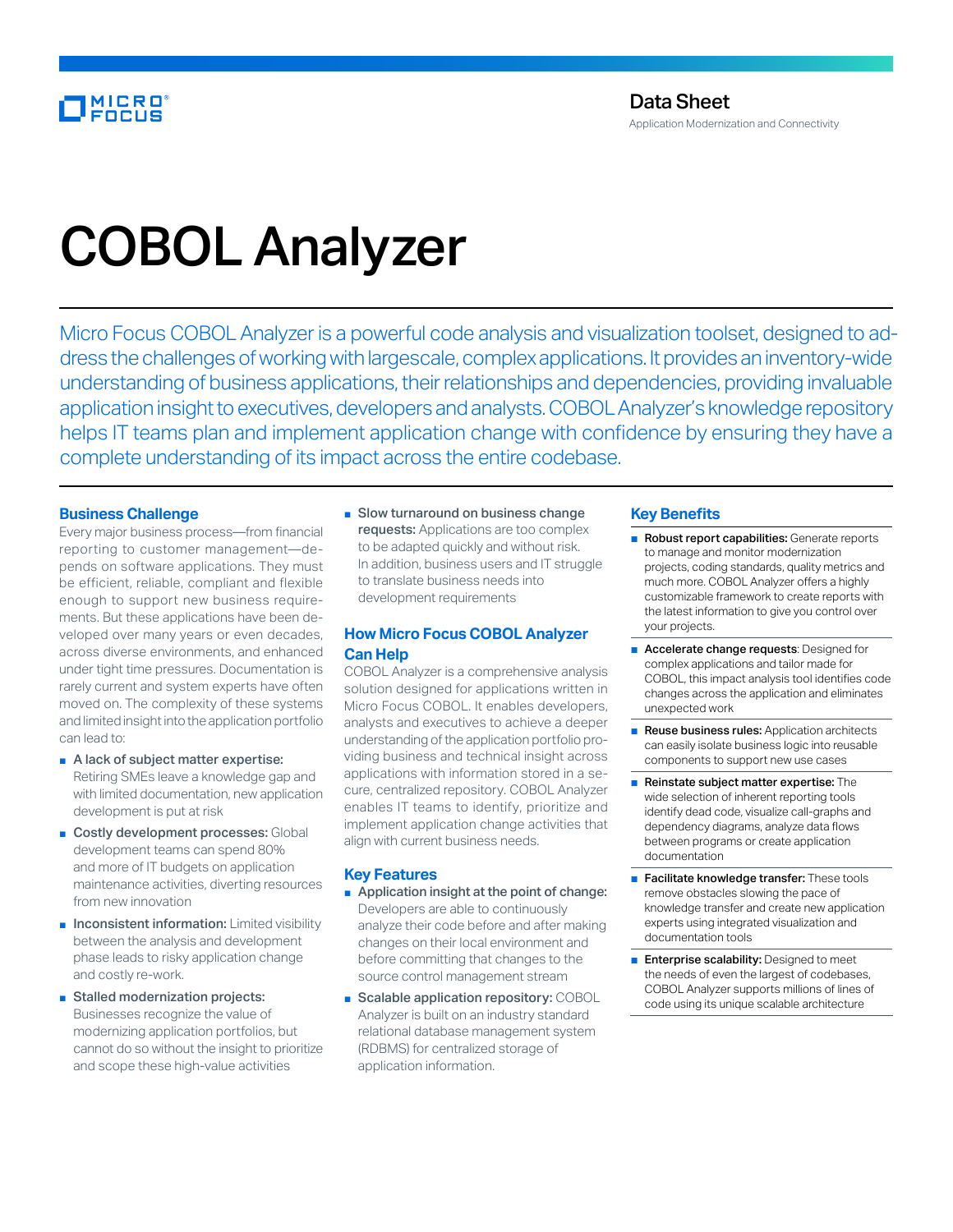

**Figure 1.** Interactive analysis and application visualization to help assess portfolio inventory, key

- Application visualization: Intuitive, synchronized and interactive visualizations ensure that developers receive current code change updates on even the most complex applications by visualizing:
	- How applications fit into the inventory, their dependencies and relationships
	- Program structure with fast navigation to areas of interest
	- The impact of application change within programs, data flows and source modules
- Powerful, fully customizable code search facilities: A pre-built query library includes a set of common queries to locate points of interest in the application code. These are fully customizable and the results can be shared with application developers to improve visibility to code change. Built-in queries include coding standards, performance optimizations and migrations issues discovery related searches.
- Code slicing facility: Enables developers and architects to create new, re-usable components by separating business logic



**Figure 2.** Pre-built query library that can be fully customized

and computations into new callable objects. This allows simplifying programs complexity and exposing the needed logic for testing, documentation and creating new APIs from existing code.

- In-depth analysis tools: Enable code analysis modules, across the application portfolio and within specific areas of interest including:
	- Application and program level understanding using extensive metrics, reports, diagrammatic views and querying tools
	- Comprehensive tools to analyze and determine the impact of code change within an application inventory, tracing impacts through code, data, report and application interfaces
	- Portability and migration assessments